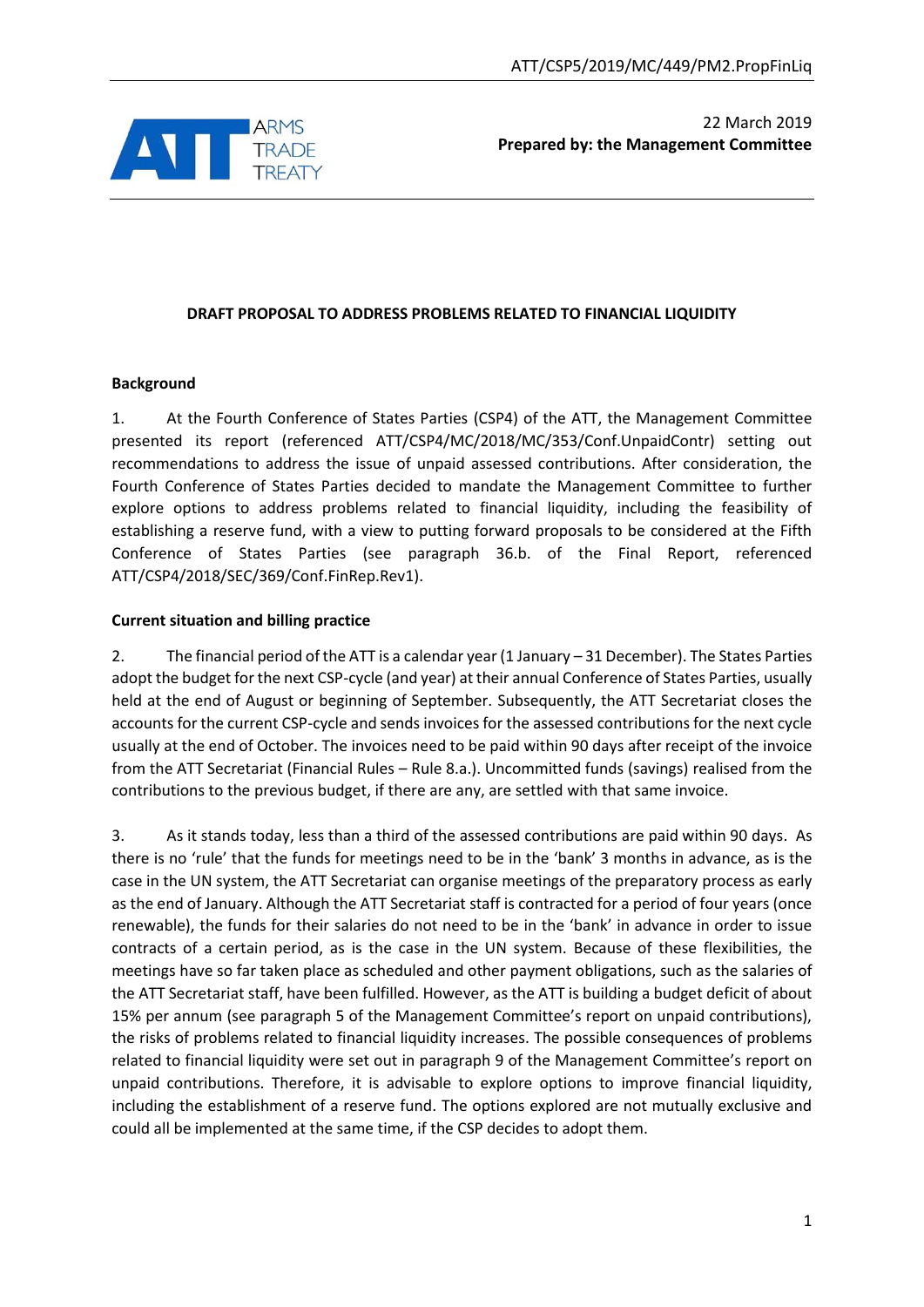## **Exploring options**

4. The Fourth CSP decided to task the ATT Secretariat and the Management Committee to implement the **administrative measures** to address some of the causes of delayed and non-payment of assessed contributions, as outlined in Table 1 of the Management Committee's report (see paragraph 36.a. of the Final Report). In addition, the ATT Secretariat could use the flexibility in the current Financial Rules to close the accounts at a later stage than the current practice. It could send the invoices, as the Rules stipulate, by 15 October of the previous year (Rule 8.1.a.). Settling of the funds due to final costings and adjustments based on changes in participation can be done with the invoice of the following calendar year (Rule 5.2.b and 8.4).

# **A. Add a contingency provision**

5. An option to explore to improve liquidity is including a **contingency provision** in the annual budget proposal. As Financial Rule 8.4 stipulates that 'the uncommitted balance of appropriations from previous financial periods shall be rolled-over to the next financial period, thereby reducing the States' contributions for the next financial period', a contingency of 15%, for example, could ensure funds being available right at the start of the financial period, if spending of the previous year remains within the budget. This has been practiced in other multilateral treaties, such as the Nuclear Non-Proliferation Treaty and the Anti-Personnel Mine Ban Convention.

### **B. Reserve fund**

6. Another option to explore is establishing a **reserve fund**. The Management Committee's report on unpaid contributions for the Fourth CSP suggested the following sources: a) uncommitted funds (assessed contributions) from the previous financial periods, which are not rolled-over to the next financial period to reduce states' contributions; b) a percentage (e.g. 2-5%) could be added to all annual contributions and money received could be deposited in the reserve fund; c) voluntary contributions.

7. The different sources for such fund were discussed at the Fourth CSP, with a number of States Parties indicating that they could not support paying (compulsory) assessed contributions into a reserve fund. A reserve fund sourced with voluntary contributions remained an option to explore, although some reservations were expressed as well. In order to ensure that the fund is used to cover financial liquidity related problems only (and not non-payments), drawdowns from such a fund should be repaid to it from annual assessed contributions of States Parties within 12 months. Also, drawdowns should not exceed the average collection rate over the preceding three years in order to ensure the fund is fully reimbursed.

8. A further question that needs to be answered in this context is whether to establish a reserve fund to cover only for financial liquidity related problems concerning the ATT Secretariat, and not also the budget for the meetings (preparatory process and CSP). As four-year contracts were concluded with the staff of the ATT Secretariat, States Parties have an obligation to pay their salaries. Meetings, however, could be cancelled, if there are insufficient funds available. States Parties could decide on a certain target for the voluntary reserve fund, taking into account the pattern of payments over the preceding three years.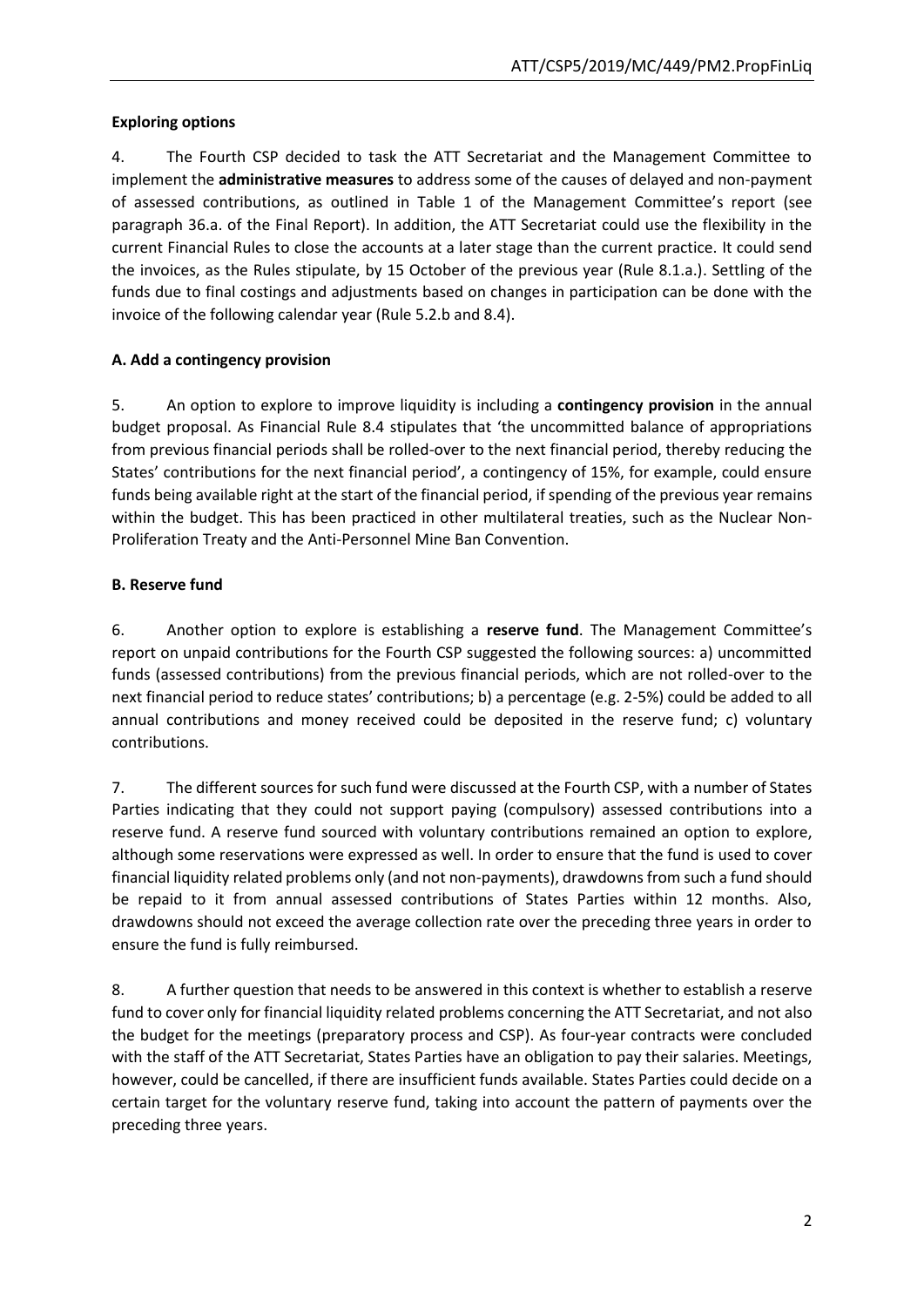### **Recommendations**

9. States Parties should agree to include a contingency provision of 15% for the next financial period in the annual budget.

10. States Parties should agree on establishing a reserve fund sourced from voluntary contributions on the basis of the annexed Terms of Reference.

\*\*\*